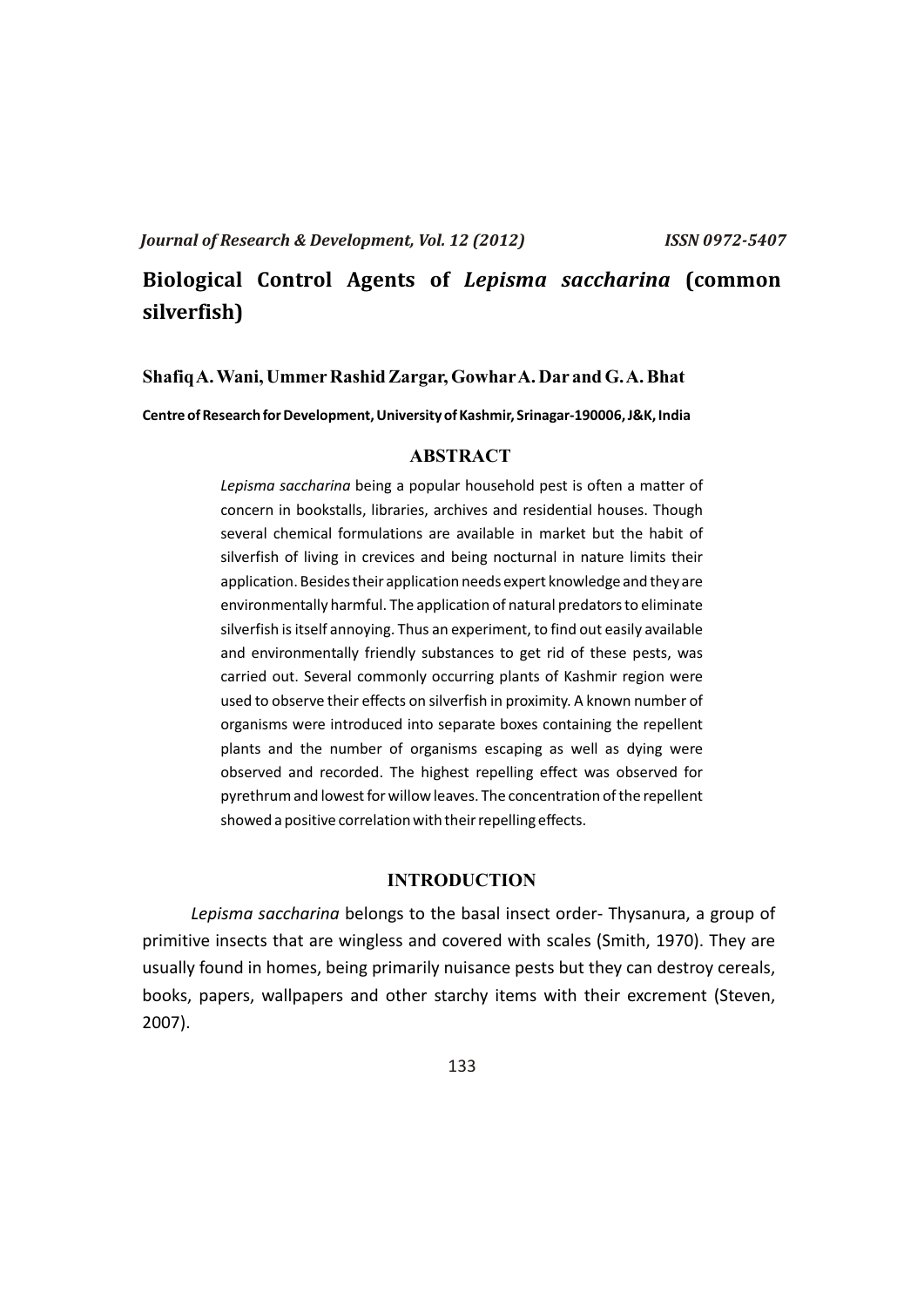Its common name "Silverfish" derives from the animal's silvery blue colour, combined with the fish like appearance of its movement while the scientific name "L. Saccharina" indicates its preferred diet of carbohydrates such as sugar or starch (Jackman, 1981). While scientific name can be traced back in 1758 (Linnaeus, 1758) but the common name of silverfish is in use since 1855 (Harper, 2001). Silverfish are found commonly as human commensals worldwide. They are thought to be endemic to Paleoarctic and introduced in other bio-geographical regions (Lopez, 2001). This wingless species of primitive insects is estimated to have existed for over 300 million years, originating in Paleozoic era (Barnes, 2005). The adult and immature stage are alike except in size and development of sexual maturity which is attained through moults. There is no metamorphic life cycle (Morita, 1926). The Earwigs, house centipedes and Spiders are known to be the natural predators of silverfish (Day Eric, 1996).

#### **MATERIALAND METHODS**

The sun dried shoots of some prevalent and easily available plants were used to monitor their impacts on silverfish if in proximity. Seven closed boxes labeled from I VII, each of the uniform dimensions of 30 x 45 cm, were used. (Fig. 1) On the basis of known local traditional knowledge only those plants which are common and easily available were selected for the purpose.

Paper material was filled up to first four inches of the box and there were two slit pores, one inch wide, on the opposite vertical sides of the boxes at a distance of six inches from the bottom. The boxes were placed one by one in the centre of a high bordered tin tray of 60 × 75 cm in an open lawn so that the outside of the box be well illuminated.

The animals were caught with an extra care owing to their delicate body. The rotten, thrown out books and papers were shacked gently on an open lid plastic jar and the flour baited trap used and devised by Mallis (1941) was also used. The slippery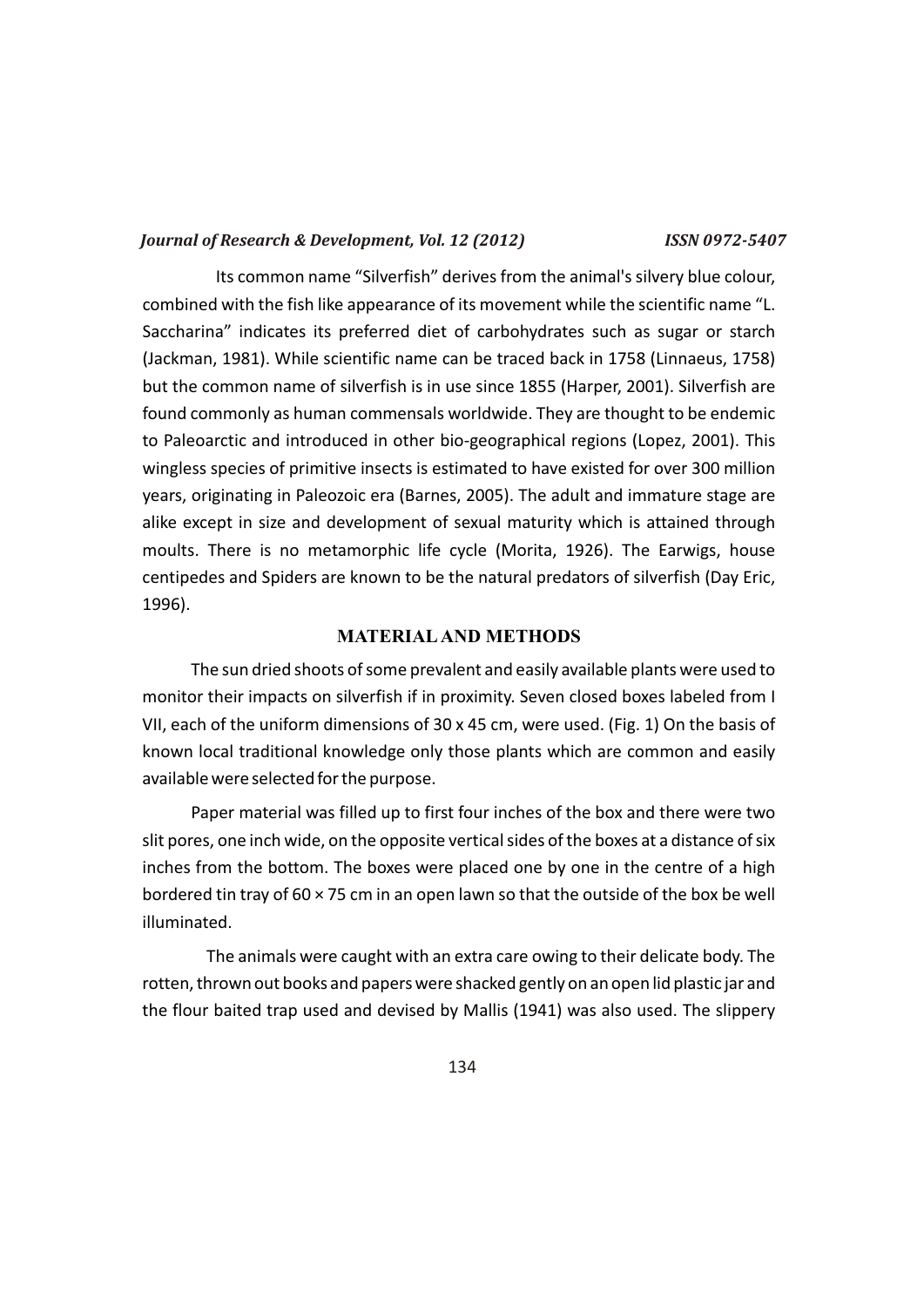glass jars given an outer jacket of adhesive tape so that the insects could get a foothold to climb up in order to reach the white flour kept inside, were placed in unattended areas of a house for few days.

The animals were kept in containers which were maintained at 22±30c temperature and 7080 % relative humidity exactly required for the best growth and reproduction of the animal (Adams, 1937; 1959). Thirty animals were introduced in each box before bringing them to the experimental tray.

| <b>Box</b> | <b>Repellent</b>        |
|------------|-------------------------|
| I          | Juglans regia           |
| П          | Capsicum annum          |
| Ш          | Artemisia absinthium    |
| IV         | Salix alba              |
| V          | Cotula anthemoides      |
| VI         | Pyrethrum hysterophorus |
| VII        | Bergennia sp.           |

#### **The following seven plants were used**

The concentration of the plant (repellant) wrapped in a cotton cloth and introduced in to the box was 150 and 300 grams for two consecutive experiments.

The results of both replications were obtained as;

During first half an hour, the number of organisms escaping from the boxes and thus falling into the tray was recorded after 10, 20 and 30 minutes.

The boxes were kept in a dark room for next three days, after which boxes were opened in the tray and organisms both dead as well as alive were counted and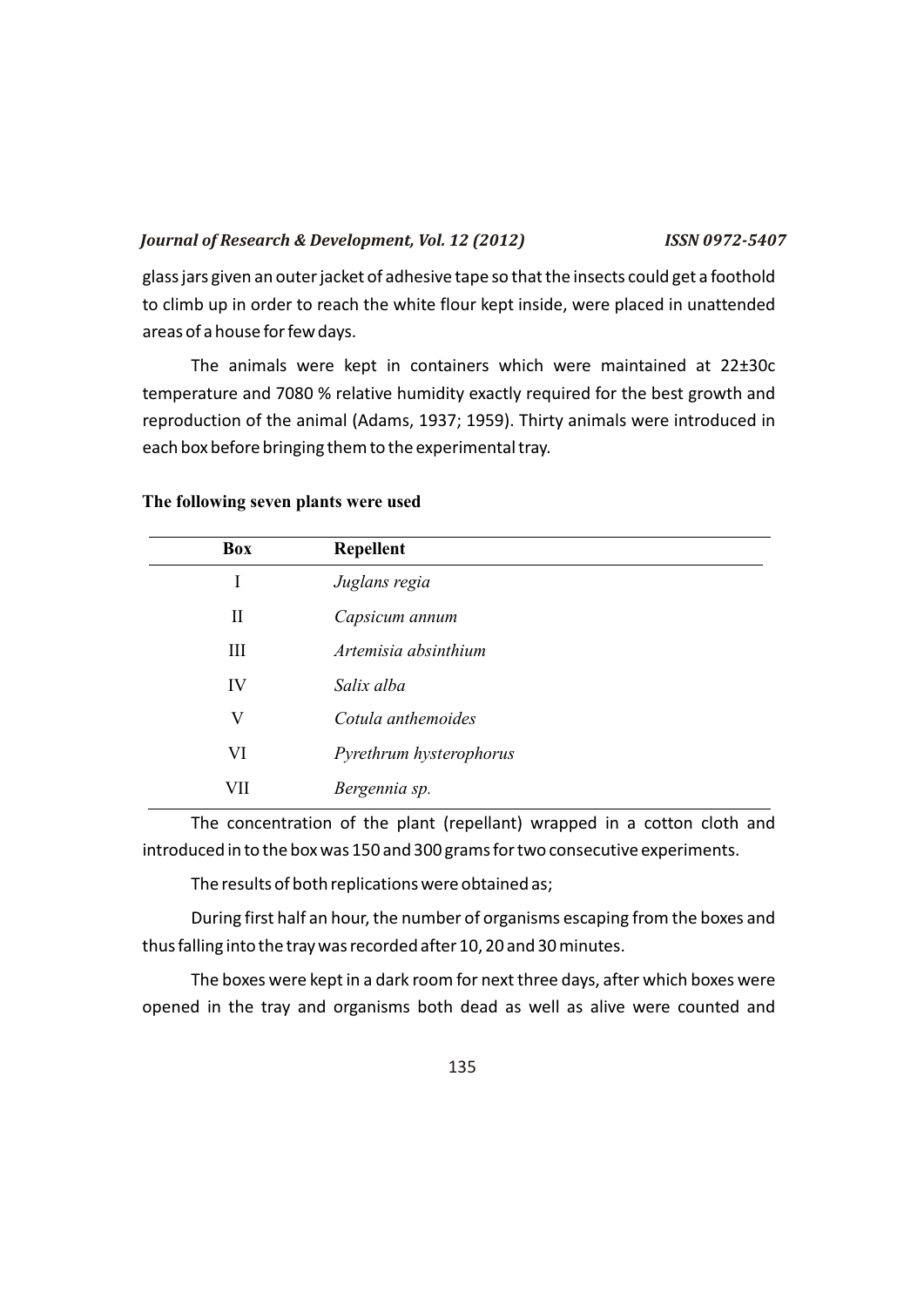recorded.



Fig. 1 A box with repellent in the tray **RESULTS AND DISCUSSION**

For each repellant used, the number of organisms escaping from the experimental boxes during first 10, 20 and 30 minutes of introduction was recorded. The experiment was repeated to observe the effects of concentration of repellent on the organism. The results obtained are given in Tables 1 and 2 and Fig. 2.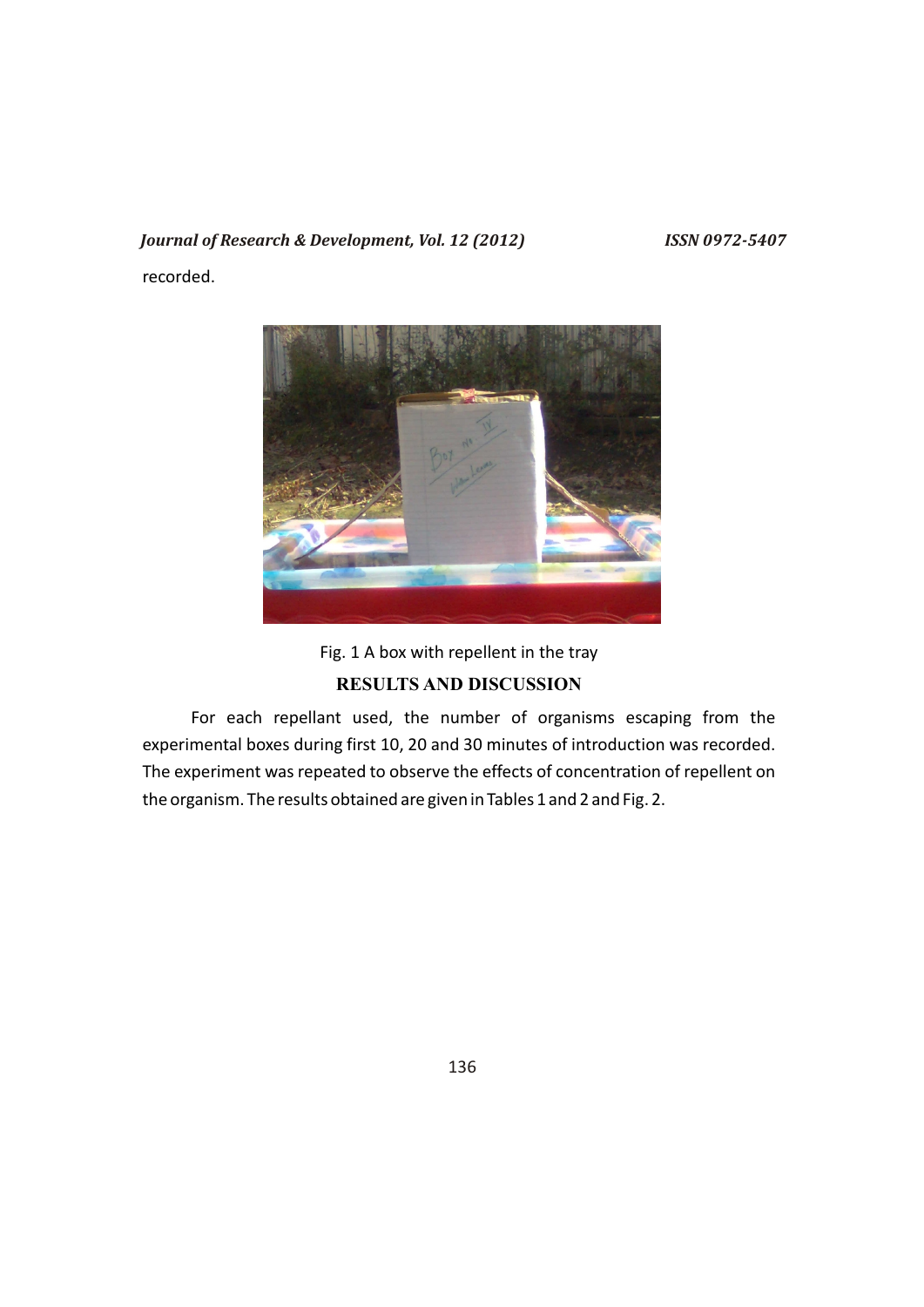| <b>Box</b>   | Time interval | Number of                | Percentage               |      | After 3 days  |  |
|--------------|---------------|--------------------------|--------------------------|------|---------------|--|
| No.          | (minutes)     | organisms                | $(\%$ age)               |      | (Individuals) |  |
|              |               | escaped                  |                          | Dead | Alive         |  |
|              | 10            | 05                       | 16.6                     | None | 04            |  |
| Box          | 20            | 09                       | 30                       |      |               |  |
| $\mathbf I$  | 30            | 15                       | 50                       |      |               |  |
|              | 10            | 07                       | 23.3                     | None | None          |  |
| Box          | 20            | 14                       | 46.6                     |      |               |  |
| $\mathbf{I}$ | 30            | 20                       | 66.6                     |      |               |  |
|              | 10            | 08                       | 26.6                     | None | None          |  |
| <b>Box</b>   | 20            | 14                       | 46.6                     |      |               |  |
| $\rm III$    | 30            | 22                       | 73.3                     |      |               |  |
|              | 10            | $\overline{\phantom{0}}$ | $\overline{\phantom{a}}$ | None | 10            |  |
| Box          | 20            | 01                       | 3.3                      |      |               |  |
| IV           | 30            | 03                       | 10                       |      |               |  |
|              | 10            | 04                       | 13.3                     | None | 03            |  |
| <b>Box</b>   | 20            | 08                       | 26.6                     |      |               |  |
| $\mathbf V$  | 30            | 17                       | 56.6                     |      |               |  |
|              | 10            | 12                       | 40                       | 04   | None          |  |
| <b>Box</b>   | 20            | 18                       | 60                       |      |               |  |
| VI           | 30            | 25                       | 83.3                     |      |               |  |
|              | 10            |                          | $\overline{\phantom{a}}$ | None | 13            |  |
| Box          | 20            | 02                       | 6.6                      |      |               |  |
| VII          | 30            | 05                       | 16.6                     |      |               |  |

**Table 1. The results of repellents used at a dosage concentration of 150 g**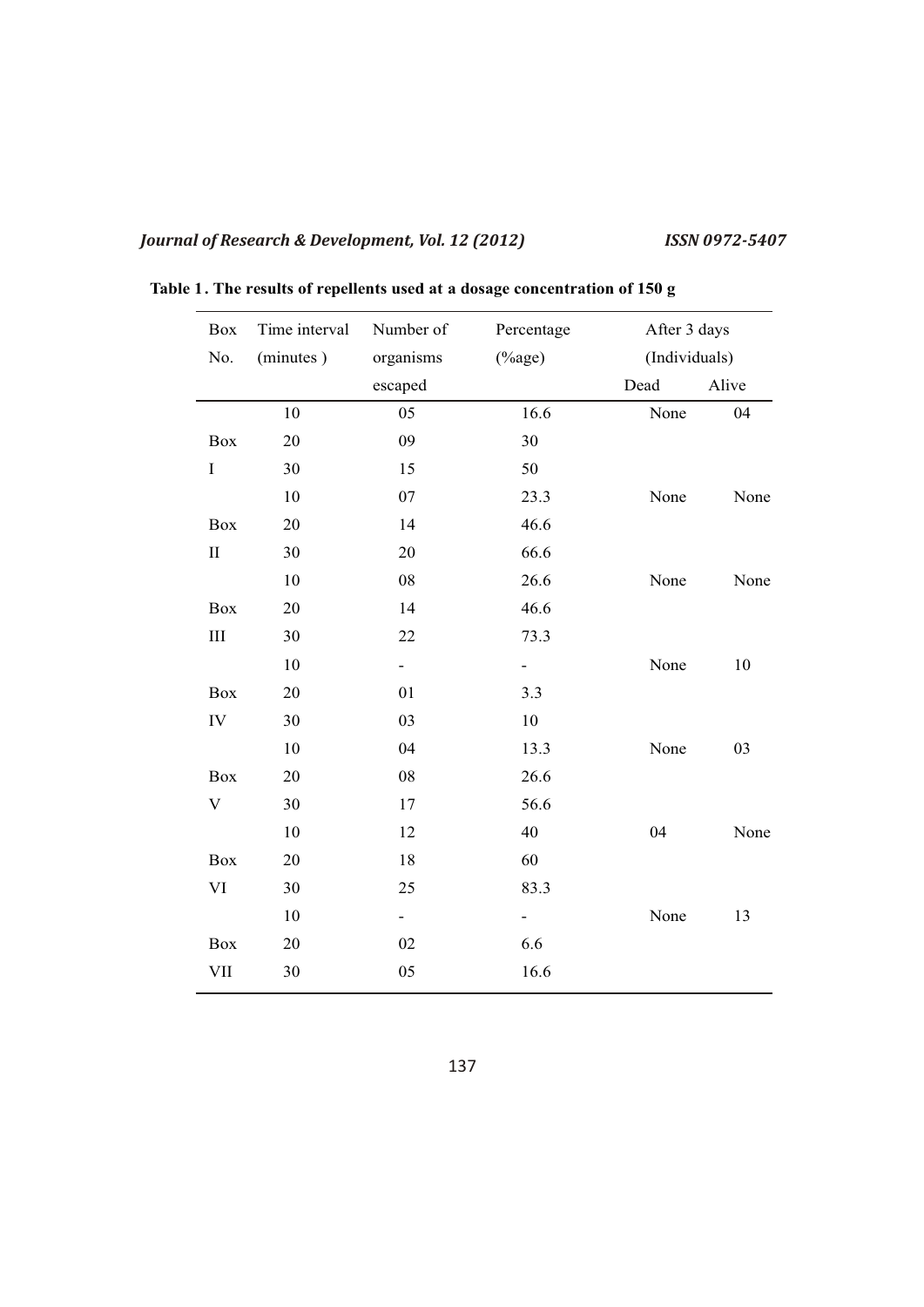Highest repellency was observed in case of box VII containing *Pyrethrum* (83.3%) followed by box III containing *Artemisia* (73.3%). The box IV containing *Salix* and box VII containing *Bergennia* exhibited poor repellency. The immediate deaths of the organisms were observed only for *Pyrethrum*.

| Box     | Time      | No. of    | Percentage | After 3 days |               |  |
|---------|-----------|-----------|------------|--------------|---------------|--|
| No.     | interval  | organisms | $(\%$ age) |              | (Individuals) |  |
|         | (minutes) | escaped   |            | Dead         | Alive         |  |
| Box i   | 10        | 05        | 16.6       | None         | None          |  |
|         | 20        | 11        | 36.6       |              |               |  |
|         | 30        | 18        | 60         |              |               |  |
| Box ii  | 10        | 09        | 30         | None         | None          |  |
|         | 20        | 17        | 56.6       |              |               |  |
|         | 30        | 26        | 86.6       |              |               |  |
| Box iii | 10        | 08        | 26.6       | None         | None          |  |
|         | 20        | 19        | 63.3       |              |               |  |
|         | 30        | 25        | 83.3       |              |               |  |
| Box iv  | 10        | 02        | 6.6        | None         | 05            |  |
|         | 20        | 05        | 16.6       |              |               |  |
|         | 30        | 09        | 30         |              |               |  |
| Box v   | 10        | 06        | 20         | None         | None          |  |
|         | 20        | 10        | 33.3       |              |               |  |
|         | 30        | 20        | 66.6       |              |               |  |
| Box vi  | 10        | 14        | 46.6       | 08           | None          |  |
|         | 20        | 20        | 66.6       |              |               |  |
|         | 30        | 22        | 73.3       |              |               |  |
| Box vii | 10        | 02        | 6.6        | None         | 08            |  |
|         | 20        | 04        | 13.3       |              |               |  |
|         | 30        | 07        | 23.3       |              |               |  |

**Table 2. The results of repellents used at a dosage concentration of 300 g**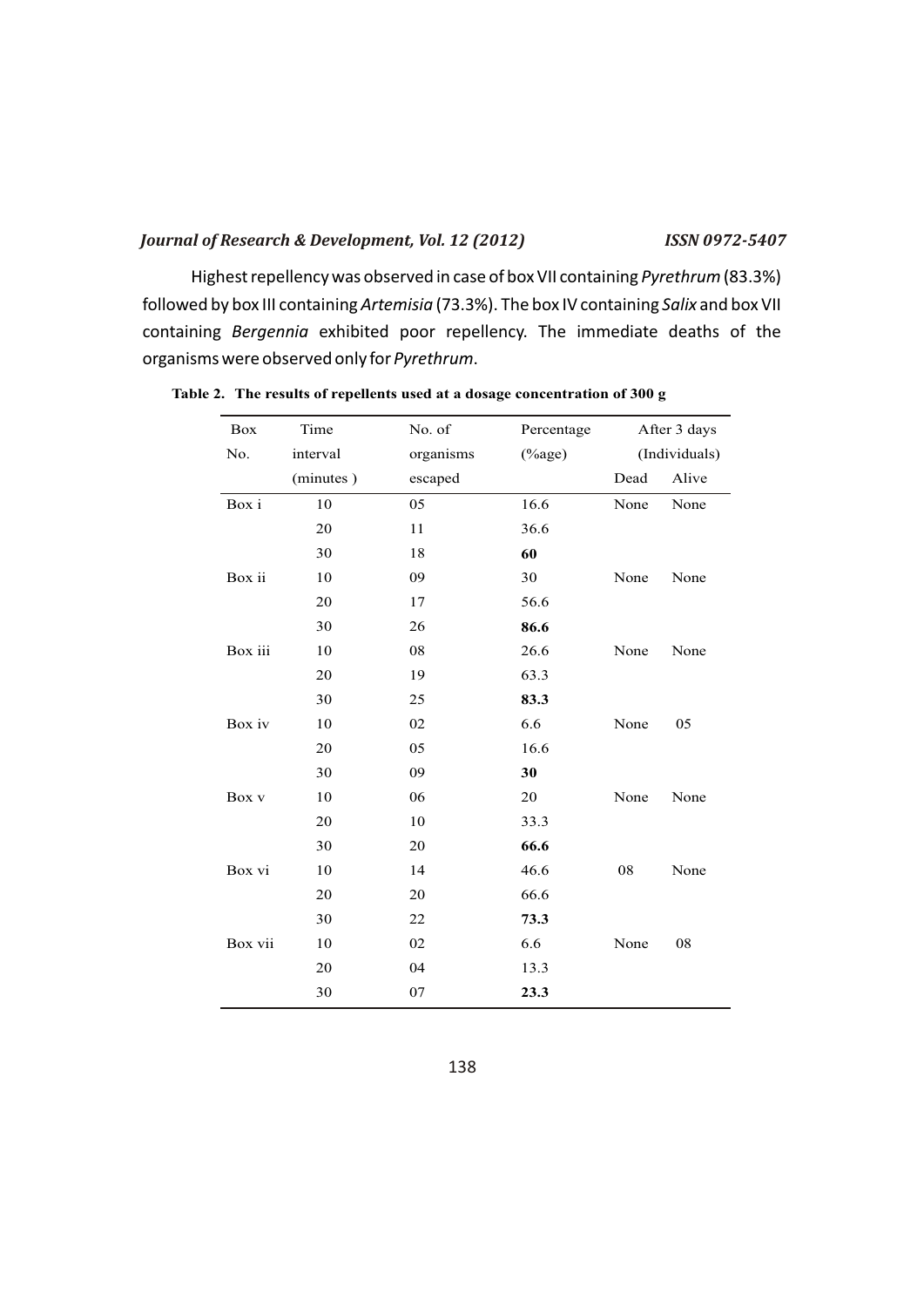In first experiment the boxes IV and VII containing *Salix* and *Bergennia* exhibited poor repellency but in experiment II they enhanced their effect which indicates that concentration of repellent has a bearing on its efficiency



## **Fig. 2. The comparison of organisms escaped on doubling the concentration of the repellents.**

The type 1(green) represents the exp. I (conc.150g) and

The type 2 (red) represents the exp. II (conc. 300g).

The results of the study suggests following: That the common household practices of keeping red pepper or some other repellents in clothes and books / papers holds good, as these materials have anti-silverfish properties.

The most powerful repellent was the pyrethrum as the highest percentage (83.33%) of silverfish left the box within first half an hour and the four animals were found dead after three days indicating that only could leave the box after half an hour (Table.1)

The lowest repellent activity was exhibited by box (VI) containing dried willow leaves. It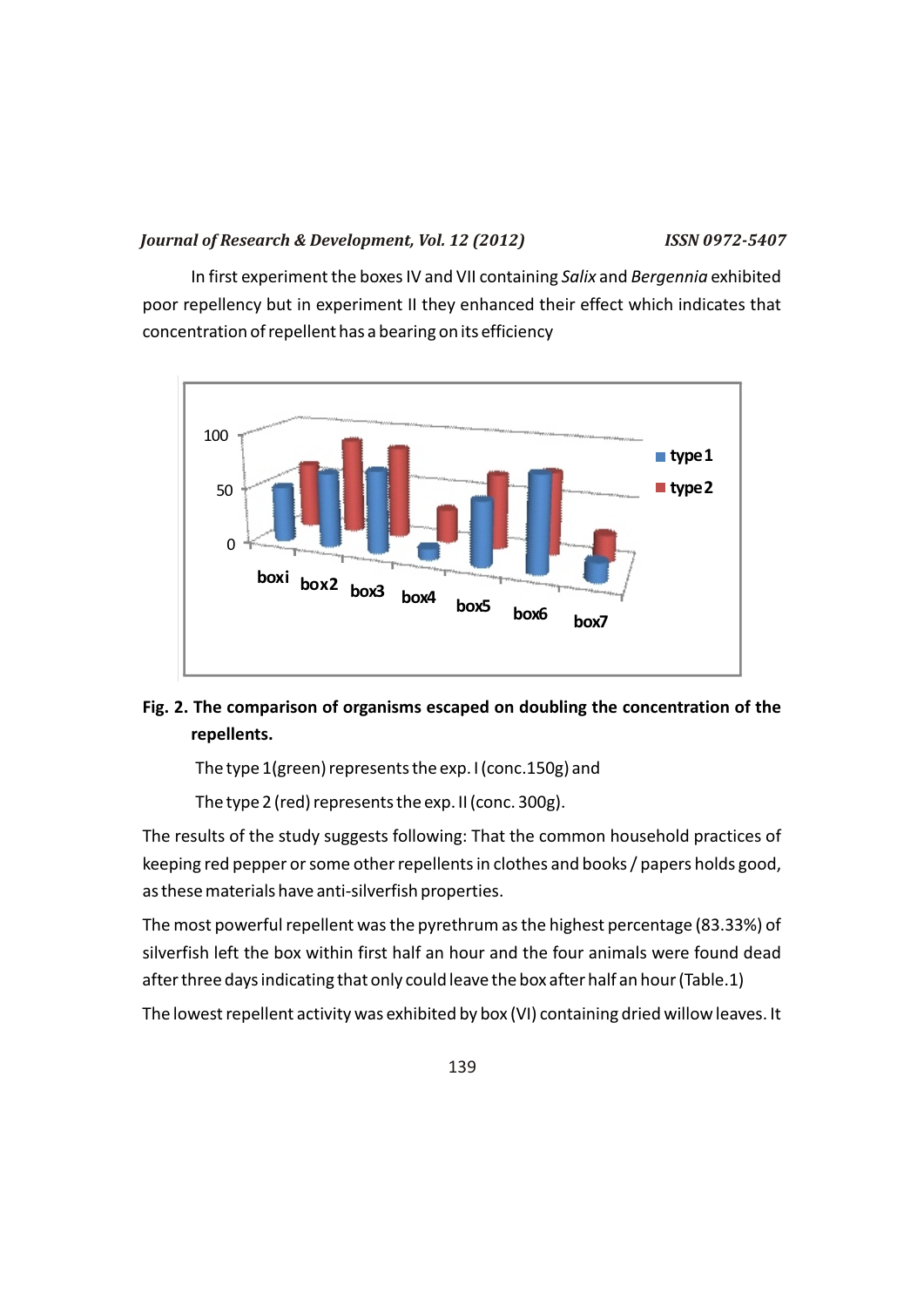Cotula couldn't show better result during first 10 minutes but as the time goes up, a good number of organisms left the box indicating its higher concentration can do well. The concentration of the repellent has a marked effect on its activity as studied by Wang *et al.* (2006) for leaves of *Cryptomeria japonica*. It is clearly evident from the fig*.* 1, the comparison of repellent activity and the number of alive organisms in box IV and V in two successive experiments and the immediate death of eight organism in box (VI) in IInd experiment.

*L. saccharina* is able to distinguish a more noxious stimulus. It is depicted by the movement of silverfish (being negatively phototaxic) outwards from dark interior to illuminated outside under the repellent stimulus.

Since the silverfish lives in narrow crevices and is nocturnal in habit, it is rarely noticed. The application of insecticides is not much effective as it doesn't often reach the interior of crevices. Thus the application of these natural repellents can help in preventing the valuable documents and clothing.

### **ACKNOWLEDGEMENTS**

The authors are highly thankful to the Director CORD, University of Kashmir, Srinagar for providing the laboratory facilities and required infrastructure.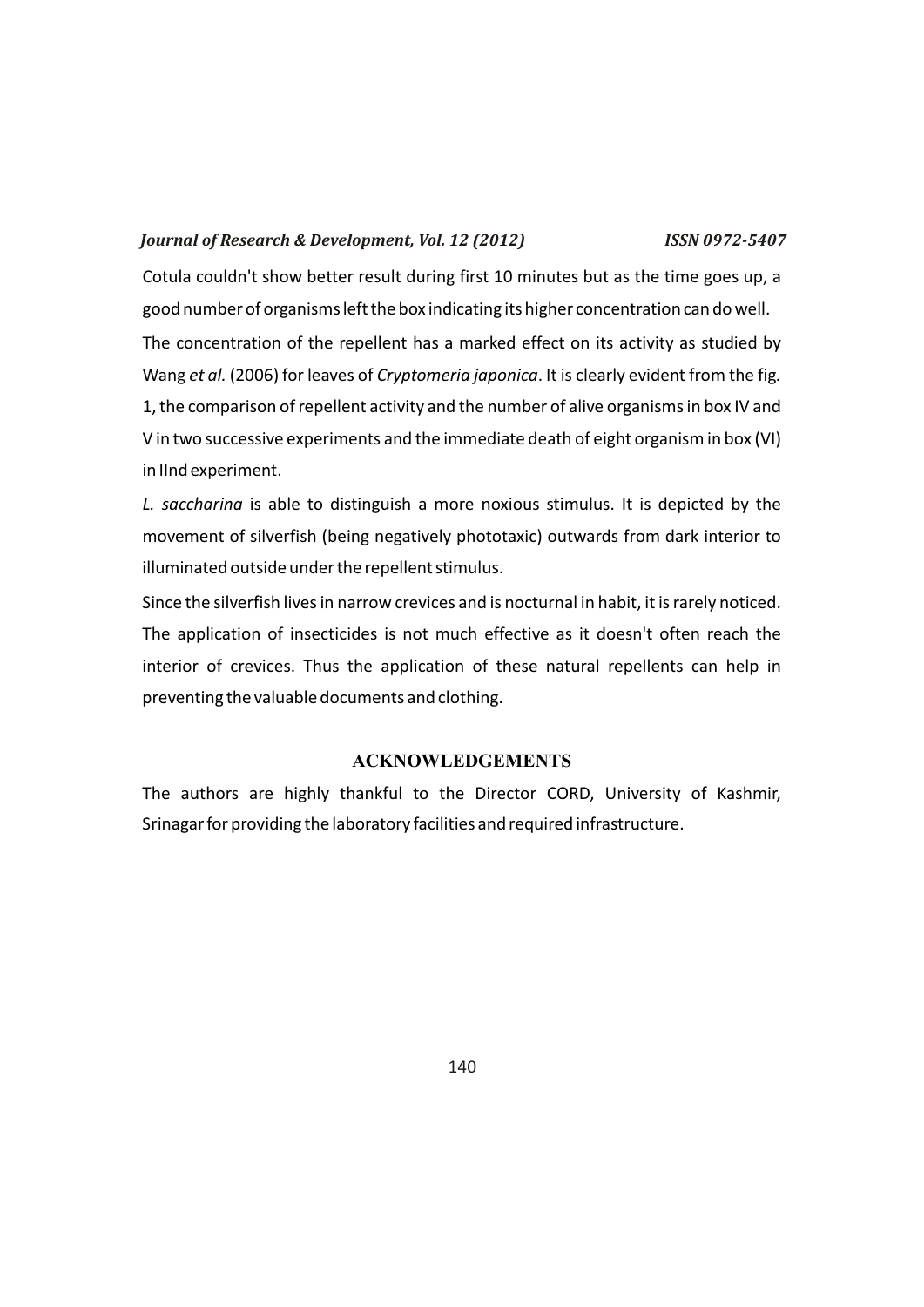### **REFERENCES**

- Adams, J. A. 1937. Temperature preference of the firebrat, *Thermobia domestica*  (pack.). Iowa State College. *J. Science*. **11**(3) : pp 259-265
- Adams, J. A. 1959. Methods of rearing Lepismatids, p, 261-263*.* In: P. S. Galtsoff. F. lutz. And J. G. Needham (eds). *Culture Methods for Intertebrate Animals*. Dover New York.
- Barnes, J. K. 2005. "Silverfish" *Arthropod museum notes,* Department of Entomology, Division of Agriculture, University of Arkansas
- Day, E. 1996. "Silverfish factsheet*"*, *D*epartment of *E*ntomology. Virginia cooperative extension*,* Virginia polytechnic institute and state University, Virginia
- Harper, D. 2001. Silverfish on line Entomological dictionary. Jackman. 1981. Silverfish, Agrilife extention.(Wikipedia)
- Linnaeus, Carolus. 1758. *Systema naturae*. Vol. 1 (10<sup>th</sup> ed) pp: 608
- Lopez, M. 2001. Animal Biodiversity Web, Museum of Zoology, Michigan university (on line)
- Maills, A.1941. Traps for silverfish, Los Angels campus university of California. *Science news letter,* pageno. 158.
- Mallis, A. 1941. Feeding habits of silverfish. *J. Econ. Entomol*., **34** : pp 158
- Mani, M. S. 1990. *Apterygota in General Entomology:* Oxford and IBH pub. Co. pvt. Ltd. N. Delhi; pp. 784-88
- Morita, H. 1926. Some observations on the "silverfish" (*Lepisma saccarina L.*) (Thysanura) ; *Proceedings Hawaiian entomological society*, **6(2) :** 271-273.